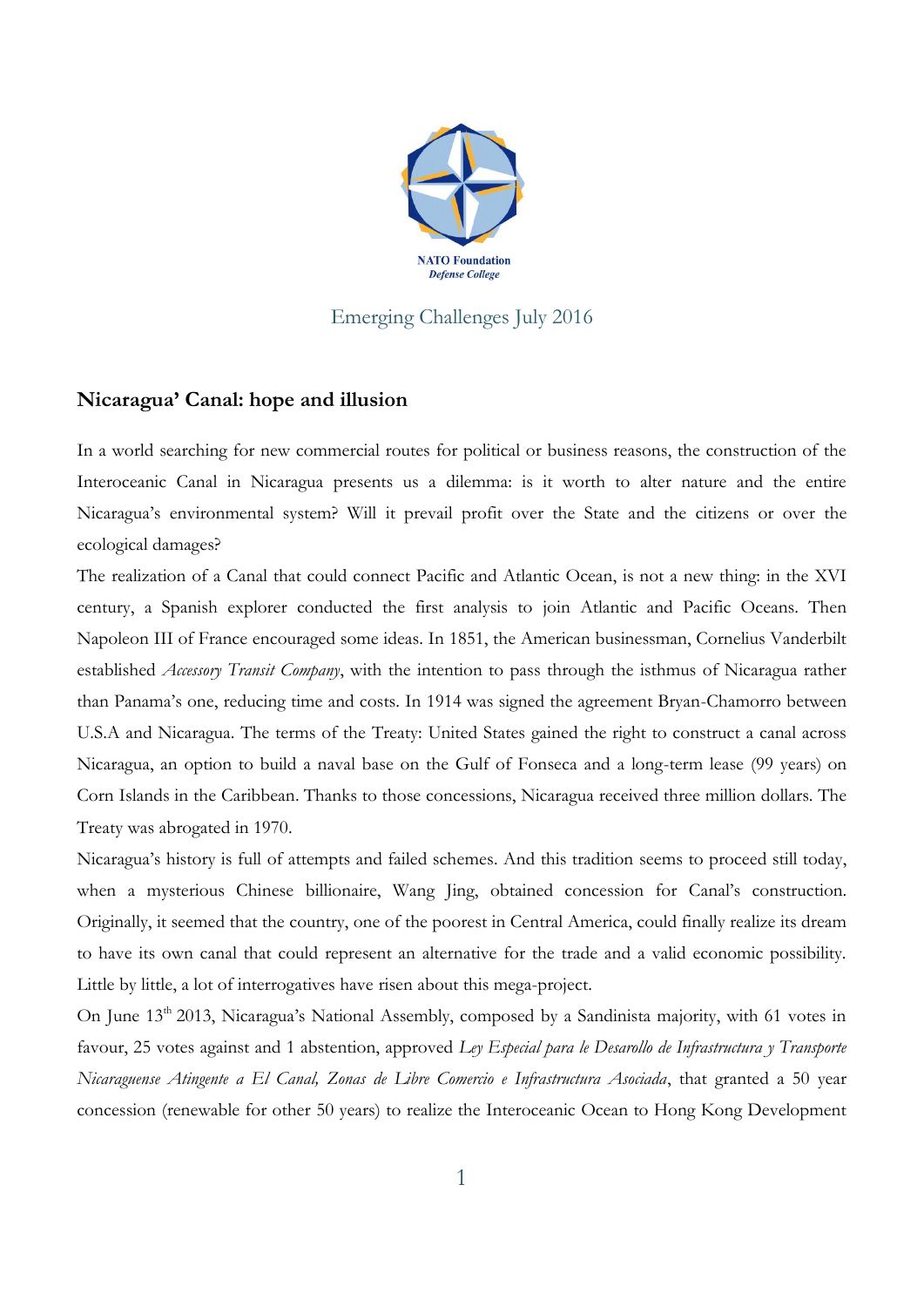Investment ltd (HKND), an unknown company until that moment, registered at Cayman Islands, without any previous experience in the infrastructures. The route begins from Brito River, on the Pacific Coast, cross Nicaragua Lake and then crossing the isthmus to the Caribbean coast at the Punta Gorda River. The new Canal -if it will be realized- will be 278 km long, 105 of which will pass through Nicaragua Lake. In addition to the construction of the Canal - 2014-2020, with a cost of 40 milliard of dollars- HKND could expropriate all the necessary fields for other sub-projects, related to the Canal: two oceanic harbor on both sides (Atlantic and Pacific coast), two airports, two free trade areas with taxation free, one oil pipeline and a lot of touristic resorts. Everything could allow to get stronger the Chinese presence in the Centre and South America (never forgetting economic relationship China-Venezuela). Daniel Ortega, President of Nicaragua, promised the work will stimulate hundreds of thousands of jobs, an increase of 136% of GDP, it will assimilate 4,5% of the global trade, respect to 3% of Panama. The new Canal will improve three aspects of the international affairs: decrease transit time; lower transport costs; new routes. For this reasons, Interoceanic Canal of Nicaragua, in its more important way (U.S.A.-Asia), will have a strategic advantage due to its geographical position: ships will save 600km to reach out Panama from U.S. coast. It means shorter transit time and significant oil safe.

Negative consequences: a possible gigantic ecological catastrophe, due to the risk of contamination of the Cocibolca Lake, second freshwater lake in Latin America, with the largest potable water reserve of the region; forest's destruction, where indigenous, living there, have not been consulted; fear of expropriation of those croplands for ridiculous prices.

Obstacles: Mr. Jing's project is as expensive as long and risky: possible loss of funding; dispute with USA; no experience in the construction. In 1995, he founded a telecommunication company - Xinwei promising to modernize Nicaraguan telecommunications, investing 3 milliard dollars in two years. But still no one still saw the money. Some experts are baffled by Wang's canal, because there could be the Chinese government behind the project, even if they have officially retracted. However, HKND is using specialists and experts of the Changjiang Institute and China Railway Corp., giants of engineering of the state property. Piotr Yákolev, director of *Centro para los Estudios Ibéricos del Instituto de América Latina*, affirmed that also some Russian companies would negotiate their participation in this project.

About Nicaragua's Canal is developing a strategic geopolitical and geoeconomic game. It can't be reduced to a simple match USA (Panama) vs. China-Russia (Nicaragua), but surely, it will have remarkable consequences at a commercial-economical-political level. From a technical point of view, the construction is possible thanks to China's capital and other actors that desire to join in this global challenge. But, after a year and half from the beginning of the works, social-political sustainability of the country, potential ecological impact, the more or less determinate China's presence, are increasing doubts both between experts and population (that in a first moment, embraced this project). The value of the construction will